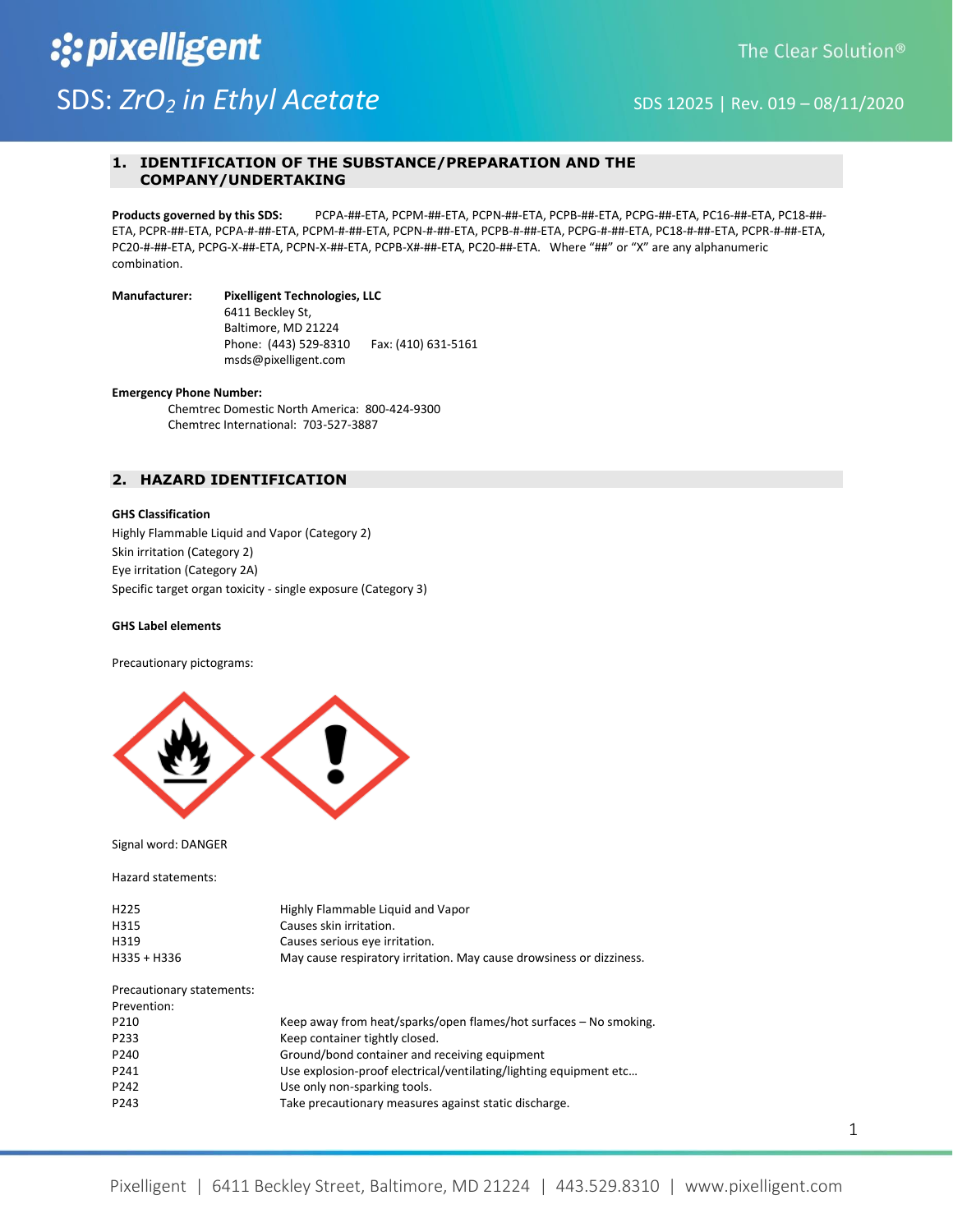# :: pixelligent SDS: *ZrO<sub>2</sub> in Ethyl Acetate* SDS 12025 | Rev. 019 – 08/11/2020

| P261<br>P264<br>P271<br>P280 | Avoid breathing dust/fume/gas/mist/vapours/spray.<br>Wash hands thoroughly after handling.<br>Use only outdoors or in a well-ventilated area<br>Wear protective gloves/protective clothing/eye protection/face |
|------------------------------|----------------------------------------------------------------------------------------------------------------------------------------------------------------------------------------------------------------|
| Response:                    |                                                                                                                                                                                                                |
| P304+P340                    | IF INHALED: Remove victim to fresh air and keep at rest in a position comfortable for breathing.                                                                                                               |
| P305+P351+P338               | IF IN EYES: Rinse cautiously with water for several minutes. Remove contact lenses if present and easy<br>to do.                                                                                               |
| P312                         | Call a POISON CENTER or doctor/physician if you feel unwell.                                                                                                                                                   |
| P337+P313                    | If eye irritation persists: Get medical advice/attention.                                                                                                                                                      |
| P303+P361+P353               | IF ON SKIN (or hair): Remove/Take off immediately all contaminated clothing. Rinse skin with<br>water/shower.                                                                                                  |
| P370+P378                    | In case of fire: Use dry sand, foam, carbon dioxide or dry chemical powder extinguisher for extinction.                                                                                                        |
| P302+P352:                   | IF ON SKIN: Wash with plenty of water. If irritation persists, repeat flushing.                                                                                                                                |
| P332+P313:                   | If skin irritation occurs: Get medical advice/attention.                                                                                                                                                       |
| P362+P364                    | Take off contaminated clothing and wash it before reuse                                                                                                                                                        |
| Storage:                     |                                                                                                                                                                                                                |
| P403+P235                    | Store in a well ventilated place. Keep cool.                                                                                                                                                                   |
| P403+P233                    | Store in a well ventilated place. Keep container tightly closed.                                                                                                                                               |
| P405                         | Store locked up.                                                                                                                                                                                               |
| Disposal:                    |                                                                                                                                                                                                                |
| P501                         | Dispose of contents/container in accordance with all national and local regulations.                                                                                                                           |

# **3. COMPOSITION/INFORMATION OF INGREDIENTS**

| <b>Chemical Name</b>                    | CAS#                | %        |
|-----------------------------------------|---------------------|----------|
| Zirconium dioxide (in nanocrystal form) | 1314-23-4           | 10-90    |
| Ethyl acetate                           | 141-78-6            | 10-90    |
| <b>Capping Agents</b>                   | <b>Trade Secret</b> | $2 - 20$ |

This product is a "Hazardous Chemical" as defined by the OSHA Hazard Communication Standard found at 29 CFR 1910.1200. Exact concentrations are being withheld due to trade secrets and due to variability of concentrations covering the range of products indicated above.

# **4. FIRST AID MEASURES**

# **Consult a physician. Show this SDS to the doctor.**

# **Eye**

Immediately flush the contaminated eye(s) with lukewarm, gently flowing water for 15 minutes, while holding the eyelid(s) open. Obtain medical advice.

# **Skin**

Remove contaminated clothing, shoes, and leather goods. Quickly and gently, blot or brush away excess chemical. Wash gently and thoroughly with lukewarm gently flowing water and non-abrasive soap for 15 minutes. If irritation persists, repeat flushing. Obtain medical advice. Completely decontaminate clothing, shoes and leather goods before reuse or discard.

# **Inhalation**

Move person to fresh air. Give artificial respiration if needed. If breathing is difficult, qualified personnel should administer oxygen. Get immediate medical attention.

# **Ingestion**

Do not induce vomiting unless directed to do so by medical personnel. Get immediate medical attention.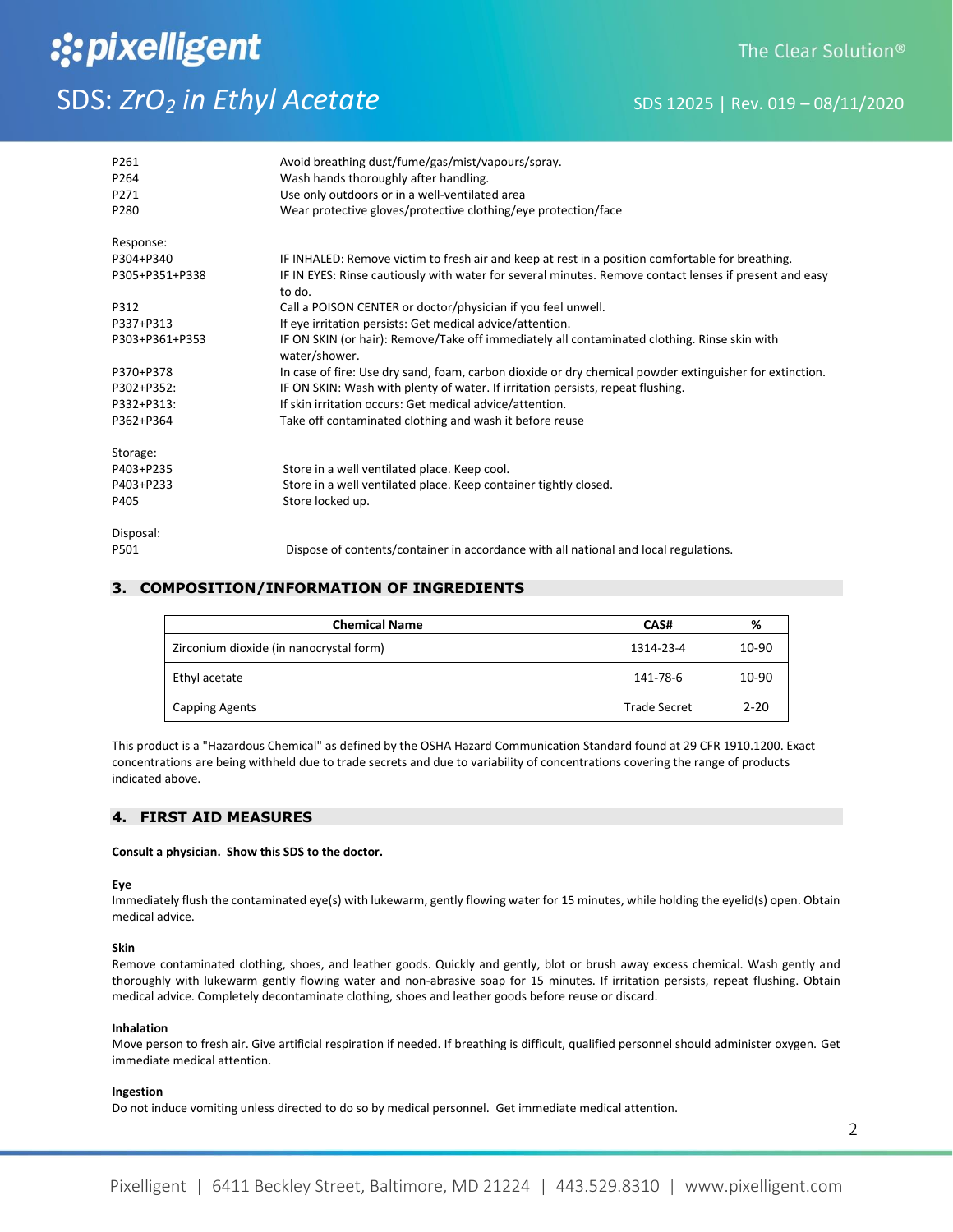# **5. FIRE AND EXPLOSION DATA**

#### **Extinguishing Media**

Use water fog or spray, universal foam, carbon dioxide or dry chemical.

#### **Special Fire Fighting Procedures**

Wear an approved, positive pressure, self-contained breathing apparatus and full protective clothing. Cool fire exposed containers with water.

## **Unusual Fire Hazards**

Smoke, fumes containing incomplete combustion products. Vapors are heavier than air and may travel along surfaces to remote ignition sources and flash back.

#### **Hazardous Decomposition Products**

Oxides of carbon.

# **6. ACCIDENTAL RELEASE MEASURES**

Remove all ignition sources. Vapor explosion hazard. Wear appropriate protective clothing to prevent eye and skin contact. Ventilate area. Keep out of sewers. Isolate area and keep unnecessary and unprotected personnel from entering the area. Cover with an inert absorbent material and collect into an appropriate container for disposal. Report spills and releases as required to appropriate authorities.

# **7. HANDLING AND STORAGE**

#### **Handling**

Avoid breathing vapors, aerosols and mists. Use with adequate ventilation. Avoid contact with the eyes, skin and clothing. Vapors are heavier than air and may travel long distances and accumulate in low lying areas. Ignition and/or flashback can occur. Electrically ground and bond all equipment. Use of non-sparking or explosion-proof equipment may be necessary. Empty containers can contain vapors. Do not cut, drill, grind, weld, or perform similar operations on or near empty containers. If dried, use PPE in the presence of solid

#### **Storage**

Store in a cool, dry, well-ventilated location away from incompatible materials. Keep containers closed when not in use.

# **8. EXPOSURE CONTROLS/PERSONAL PROTECTION**

| Component           | <b>Exposure Limits</b>                                           |
|---------------------|------------------------------------------------------------------|
| Zirconium compounds | 5 mg/m <sup>3</sup> TWA (OSHA)                                   |
| Ethyl acetate       | 400 ppm TWA (NIOSH)<br>400 ppm TWA (OSHA)<br>400 ppm TWA (ACGIH) |
| Capping agents      | None Established                                                 |

#### **Respiratory Protection**

If needed, an approved respirator with organic vapor/P100/N100 cartridges may be used. For higher exposures, a supplied air respirator may be required. Respirator selection and use should be based on contaminant type, form and concentration. Follow applicable regulations and good Industrial Hygiene practice. Use with adequate general or local exhaust ventilation to maintain exposure levels below the occupational exposure limits.

## **Skin Protection**

Impervious gloves are recommended.

### **Eye Protection**

Chemical safety goggles recommended.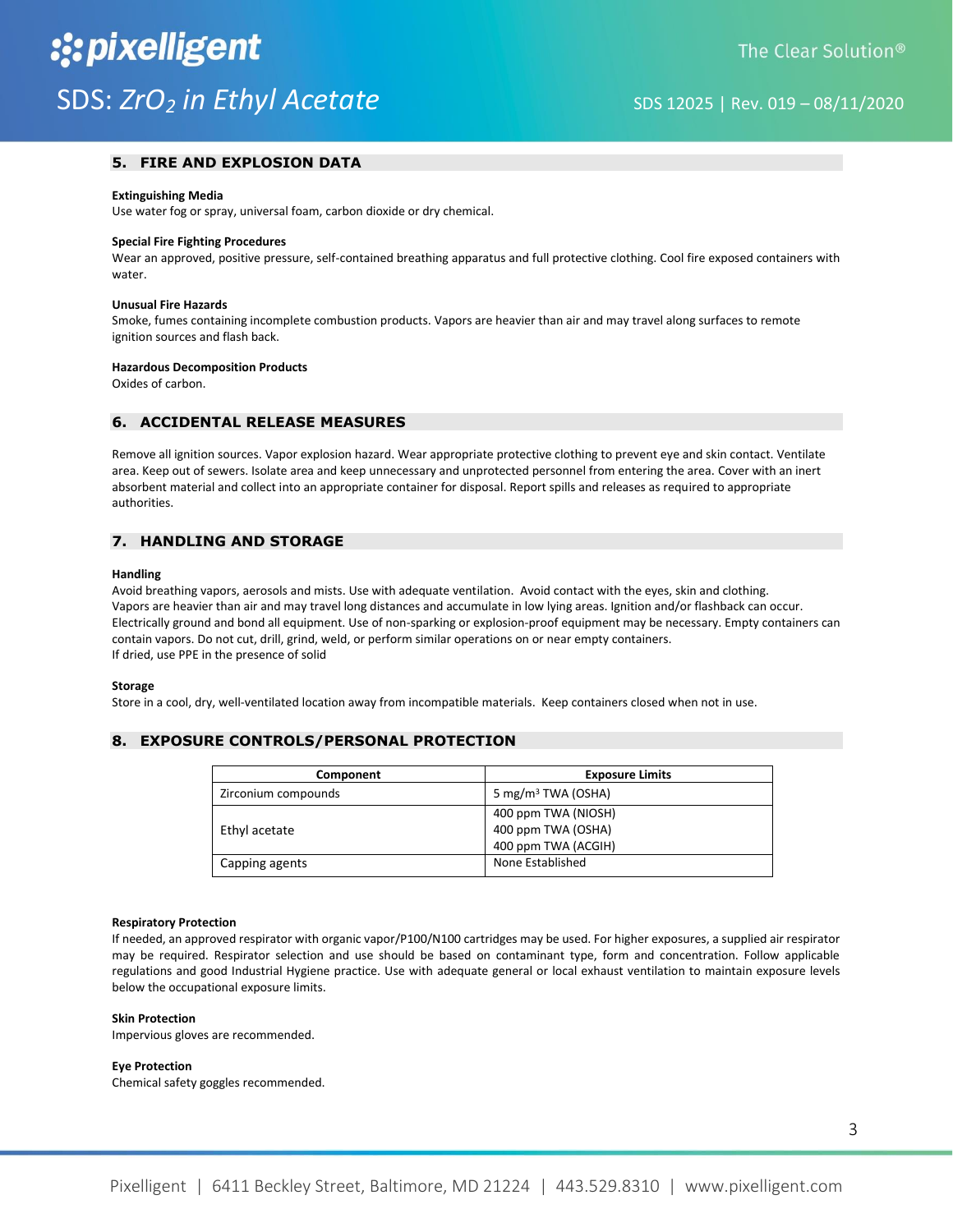#### **Other Protective Equipment**

Impervious clothing is required to prevent skin contact and contamination of personal clothing. If dried, use PPE in the presence of solid

# **9. PHYSICAL AND CHEMICAL PROPERTIES**

Properties shown are for Ethyl Acetate

**Appearance:** Liquid

| pH:                      | Not applicable     | <b>Specific Gravity:</b>      | $0.902$ g/cm3    |
|--------------------------|--------------------|-------------------------------|------------------|
| <b>Boiling Point:</b>    | 75-78 °C           | <b>Melting Point:</b>         | $-83.5$ °C       |
| <b>Vapor Pressure:</b>   | 103 mbar @ 20 °C   | <b>Water Solubility:</b>      | Slightly soluble |
| Vapor Density:           | $3.04$ (Air = 1.0) | <b>Flammable Limits: LEL:</b> | 2.0%             |
| Flash Point:             | -4 °C              | <b>Flammable Limits: UEL:</b> | 11.5%            |
| <b>Evaporation Rate:</b> | Not available      |                               |                  |
|                          |                    |                               |                  |

# **10. STABILITY AND REACTIVITY**

### **Incompatibility/Conditions to Avoid**

Strong oxidizers. Keep away from heat, sparks, flames and other sources of ignition.

#### **Hazardous Decomposition Products**

Combustion will produce oxides of carbon.

# **11. TOXICOLOGICAL INFORMATION**

#### **Health Hazards:**

Eyes: Causes eye irritation. High vapor/aerosol concentrations may be irritating. Skin: Prolonged or repeated contact with skin may cause redness, itching, irritation and eczema/chapping. Inhalation: May cause irritation to the mucous membranes and upper respiratory tract. In high concentrations, vapors and aerosol mists have a narcotic effect and may cause headache, fatigue, dizziness and nausea. Ingestion: Irritating. May cause nausea, stomach pain and vomiting. Ingestion may result in vomiting; aspiration (breathing) of vomitus into lungs must be avoided as even small quantities may result in aspiration pneumonitis.

Target organs: Eyes. Skin. Respiratory system. Central nervous system. Liver. Kidneys.

Chronic effects: organic solvents may be absorbed into the body by inhalation and cause permanent damage to the nervous system, including the brain. Frequent or prolonged contact may defat and dry the skin, leading to discomfort and dermatitis. May cause eyes, skin, and respiratory irritation.

### **No toxicological data available for product**

# **Ethyl Acetate Toxicity Data** Dermal: LD50 (rabbit) – 18,000 mg/kg

Oral: LD50 (rat) – 5,620 mg/kg

# **12. ECOLOGICAL INFORMATION**

### **No ecological toxicity data available for product**

# **Ethyl Acetate Ecological Toxicity Data**

LC50 (gold orfe) 270 mg/L, 48.0 hr EC50 (water flea) 717 mg/L, 48 hr